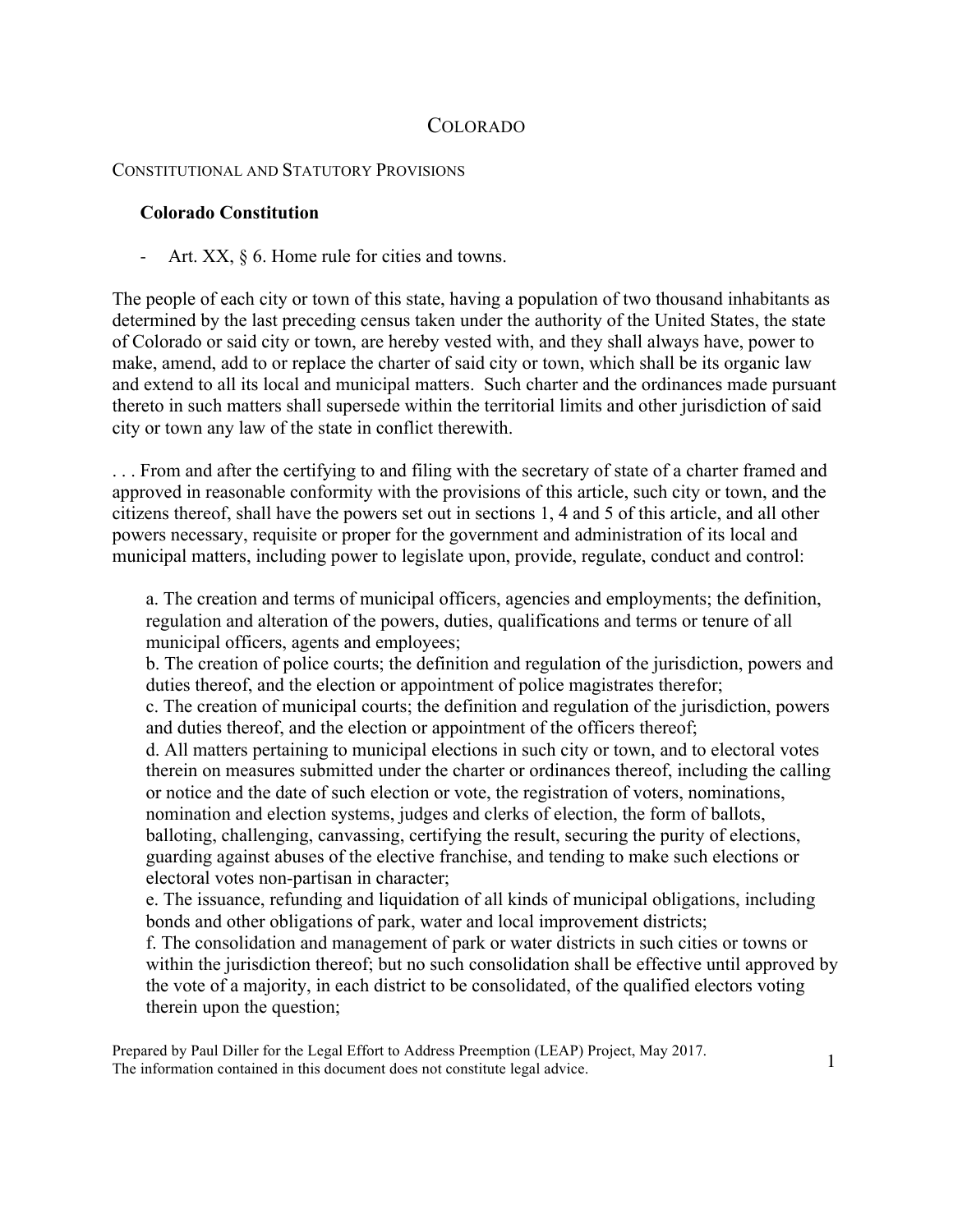g. The assessment of property in such city or town for municipal taxation and the levy and collection of taxes thereon for municipal purposes and special assessments for local improvements; such assessments, levy and collection of taxes and special assessments to be made by municipal officials or by the county or state officials as may be provided by the charter;

h. The imposition, enforcement and collection of fines and penalties for the violation of any of the provisions of the charter, or of any ordinance adopted in pursuance of the charter.

It is the intention of this article to grant and confirm to the people of all municipalities coming within its provisions the full right of self-government in both local and municipal matters and the enumeration herein of certain powers shall not be construed to deny such cities and towns, and to the people thereof, any right or power essential or proper to the full exercise of such right. The statutes of the state of Colorado, so far as applicable, shall continue to apply to such cities and towns, except insofar as superseded by the charters of such cities and towns or by ordinance passed pursuant to such charters. All provisions of the charters of the city and county of Denver and the cities of Pueblo, Colorado Springs and Grand Junction, as heretofore certified to and filed with the secretary of state, and of the charter of any other city heretofore approved by a majority of those voting thereon and certified to and filed with the secretary of state, which provisions are not in conflict with this article, and all elections and electoral votes heretofore had under and pursuant thereto, are hereby ratified, affirmed and validated as of their date.

#### HOME RULE STRUCTURE

The overall effect of the home rule amendment to the state constitution is twofold: first, to grant to home rule municipalities the power the legislature previously had, and second, to limit the authority of the legislature with respect to local and municipal affairs in home rule cities.<sup>1</sup> In matters of statewide or mixed local/statewide concern, the state law will prevail if it occupies the field or conflicts with the city ordinance. $2$ 

## IMMUNITY FROM STATE PREEMPTION

Colorado is among the states that provide the strongest immunity to preemption in its constitution. The key inquiry for the Colorado courts is whether the potentially preempted local policy, ordinance, or charter provision regulates a local, mixed, or statewide concern. Since the constitution guarantees that city regulation of "local and municipal matters" will trump state law, the courts must inquire whether a particular challenged ordinance fits within this category. The Colorado courts make the determination on a "case-by-case basis," using the following factors:

 $\frac{1}{1}$ <sup>1</sup> Fraternal Order of Police, Colorado Lodge No. 27 v. City and County of Denver, 926 P.2d 582, 587 (Colo. 1996).<br><sup>2</sup> City of Northglenn v. Ibarra, 62 P.3d 151, 163 (Colo. 2003) (occupation of field); City of Longmont v.

Gas Ass'n, 369 P.3d 573, 579 (Colo. 2016) (conflict).

Prepared by Paul Diller for the Legal Effort to Address Preemption (LEAP) Project, May 2017. The information contained in this document does not constitute legal advice.